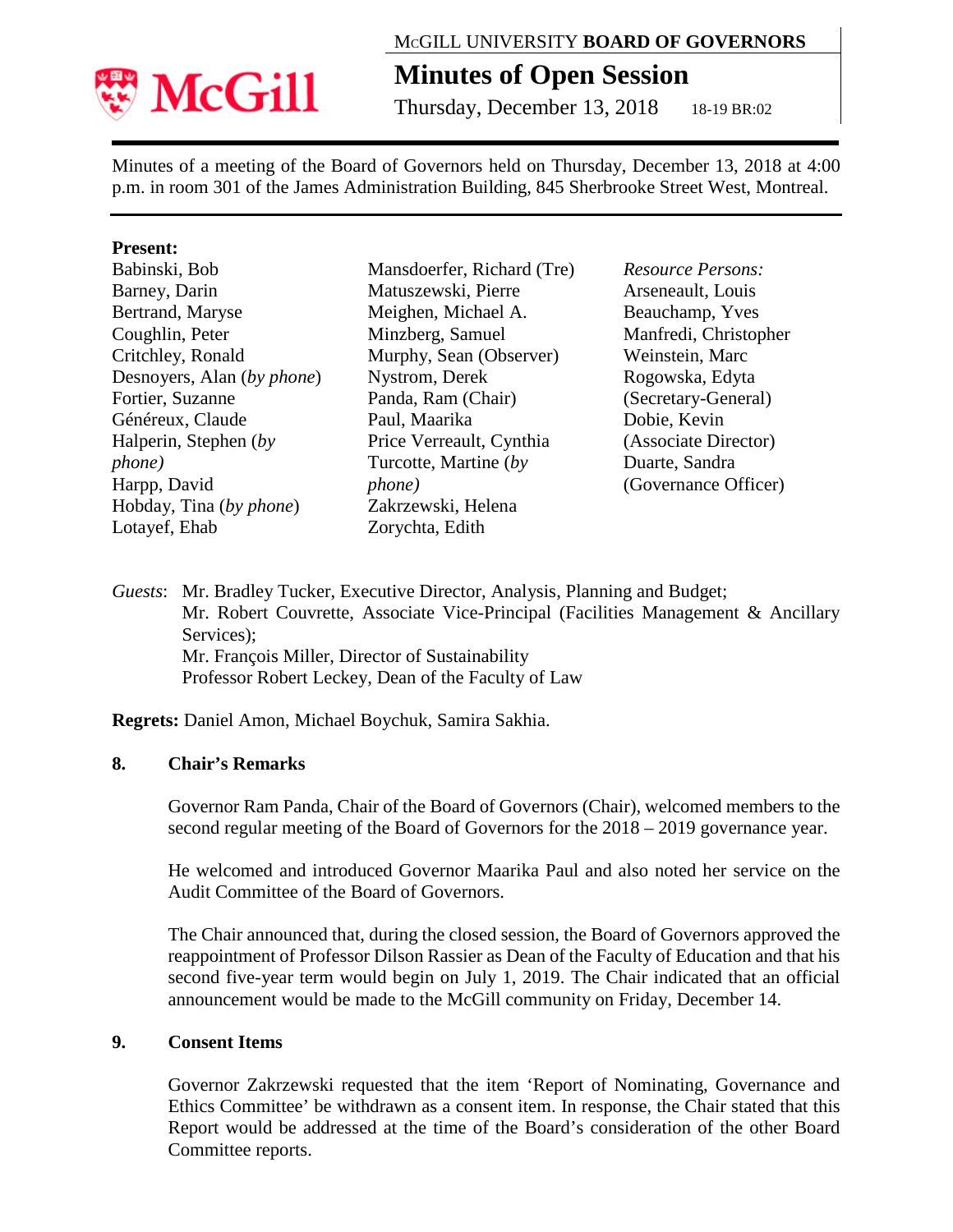*On a motion duly proposed and seconded, the Board of Governors approved the following as consent item:*

## - *Agenda and Minutes (Open Session) of October 4, 2018.*

*The following items were received by the Board, as consent items, for information:*

| - Report of the Executive Committee                         | $[GD18-16]$ |
|-------------------------------------------------------------|-------------|
| - Report of the Investment Committee                        | $[GD18-17]$ |
| - Report of the Building and Property Committee             | $[GD18-18]$ |
| - Report of the Information Technology Committee            | $[GD18-19]$ |
| - Report of the Joint Board of Governors and Senate Meeting | $[GD18-20]$ |

#### **10. Business Arising from Open Session Minutes**

The Chair informed members that a motion submitted by Governor Lotayef would be discussed in the context of the Board's consideration of the Report of the Committee to Advise on Matters of Social Responsibility (CAMSR).

#### **11. Principal's Remarks**

Professor Suzanne Fortier, Principal and Vice-Chancellor, discussed fall 2018 enrolment data, indicating that the total student body had increased by 0.9%, and the total number of degree-seeking students had increased by 1.6%. She mentioned that the percentage of female students stood at 58.3% (up by 0.6%). She then reported that the geographic mix of the student body was 47.9% from Quebec, 21.3% for the rest of Canada and 30.8% international and, that for the first time, China was the top country of origin for international students, surpassing the United States.

Regarding provincial government relations, Professor Fortier reported on her meetings with members of the recently elected Quebec government, including Mr. Jean-François Roberge, Minister of Education and Higher Education and Mr. Éric Girard ('89, B.Com), Minister of Finance.

With respect to funding, Principal Fortier highlighted points from the Government of Canada's Fall Economic Statement 2018, including proposed additional funds for the Mitacs International Incubators Internships program, and a proposed investment of \$800 million over five years to the Strategic Innovation Fund. With respect to provincial funding, she then indicated that a budgetary surplus was forecasted for 2018-2019, and new initiatives and resources for higher education would likely be announced as part of the 2019-2020 Budget.

The Principal then spoke about community relations, providing an update on the Final Report of the Working Group on Principles of Commemoration and Renaming. She noted that the Report established core principles relating to commemoration, naming, and renaming, which would be applied to the question of renaming the men's varsity team. The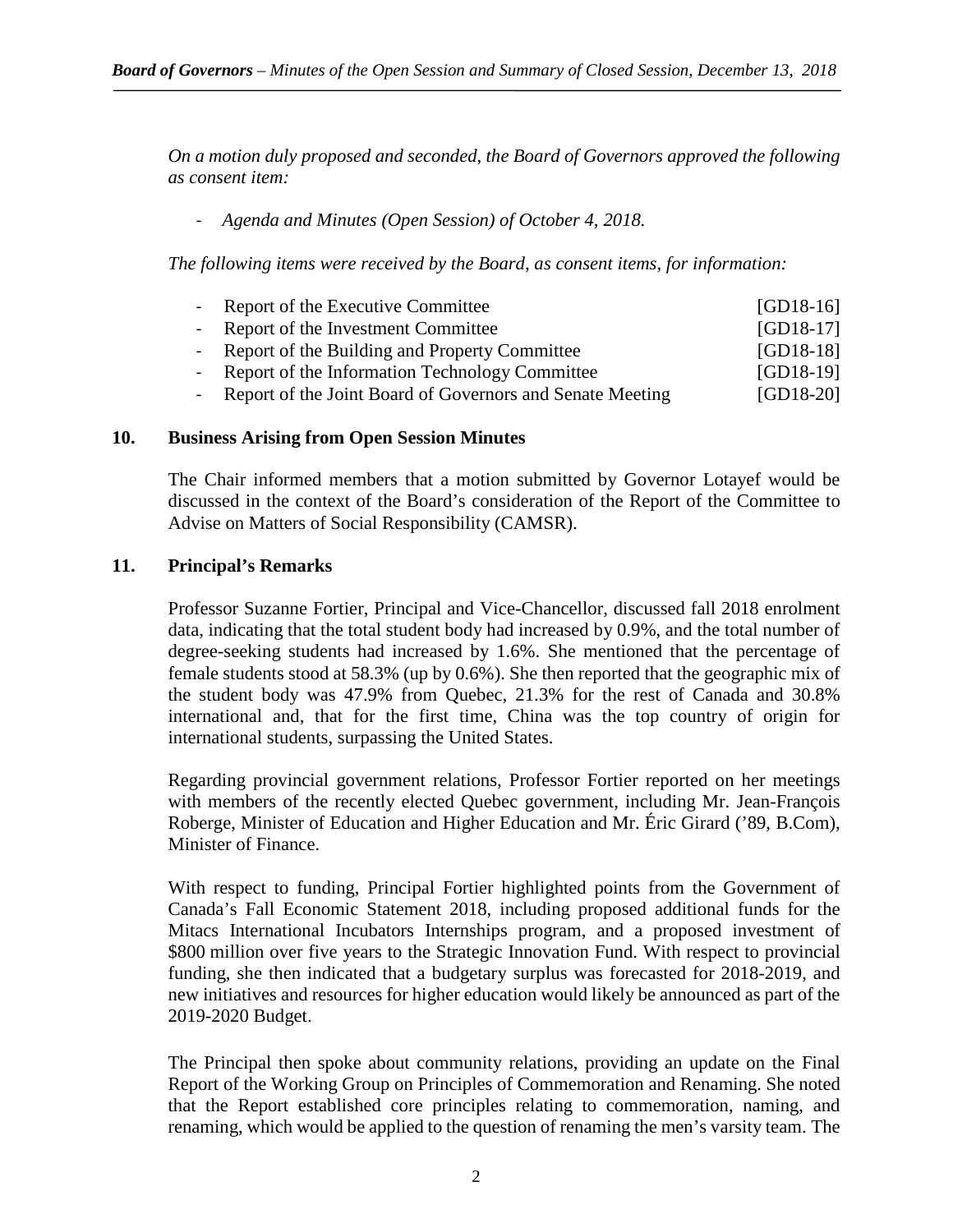Principal indicated that she was listening carefully to the diverse viewpoints, insights and suggestions that had been shared and added that in his message to the community last Friday, the Provost shared the Report and invited further comments from across the broader McGill community.

Other community relations activities described by the Principal included her attendance at an event recognizing five new Royal Society of Canada Fellows, six new College of New Scholars, Artists and Scientists Members, and the two McGill medal winners, which were announced in 2018. She also reported that on December 5, the University celebrated the ten-year anniversary of the Life Sciences Complex, and that at this event, she had the opportunity to thank Francesco Bellini and Morris Goodman for their visionary gifts. She also informed members that McGill had officially launched the Bensadoun School of Retail Management on November 16, which was realized thanks to a transformative gift of \$25 million from the Bensadoun Family Foundation and a subsequent contribution of more than \$7.5 million from the School's Founder's Circle. The Principal then reported that the National Bank of Canada contributed \$4 million in support of the Dobson Cup start-up competition. She then mentioned the Ludmer Center Symposium, which was held on November 13 in recognition of the \$10 million gift by the Irving Ludmer Family Foundation in support of the Ludmer Centre for Neuroinformatics & Mental Health. The event highlighted research that was shaping our understanding of the human brain, and the implications for mental health and society. The Principal also mentioned that the Cundill History Prize announced its grand prize winner on November 15.

Principal Fortier then asked Secretary-General to provide an update on the 2018 Centraide Campaign. The Secretary-General stated that the campaign was approaching 75% of the \$500,000 goal, with nearly 700 employees contributing to the campaign so far.

The Principal concluded her remarks with examples of external recognition of members of the McGill community, including the announcement by the Canadian Institute for Advanced Research (CIFAR) of the inaugural cohort of 29 Canada CIFAR AI (CCAI) Chairs, of which six were from McGill. She also mentioned that Arisha Khan, currently studying Comparative Social Policy and Social Entrepreneurship, was named a Rhodes Scholar for  $2019$  – the  $145<sup>th</sup>$  McGillian to receive this honour. The Principal then informed members that the inaugural recipient of the *Centre culturel islamique du Québec* (CCIQ) Memorial Award was Lina Bensaidane, a third year Law student who was honoured for her work to advance the inclusion of Muslims in Québec and Canadian society. She then mentioned that Marcel d'Entremont, who is currently completing a Graduate Diploma in Performance, was announced the winner of the Wirth Vocal Competition on November 25. The Principal ended her report by reporting that five McGillians were among the 2018 winners of the Prix du Québec, the Quebec Government's top honour for cultural and scientific achievement.

In response to a question from Governor Barney regarding the report released in November 2018 by the Canadian Association of University Teachers (CAUT) regarding the case of Dr. Andrew Potter from the McGill Institute for the Study of Canada (MISC), the Principal stated that the University had different views from the CAUT and noted that academic freedom was a core value of the University. In response to a question regarding the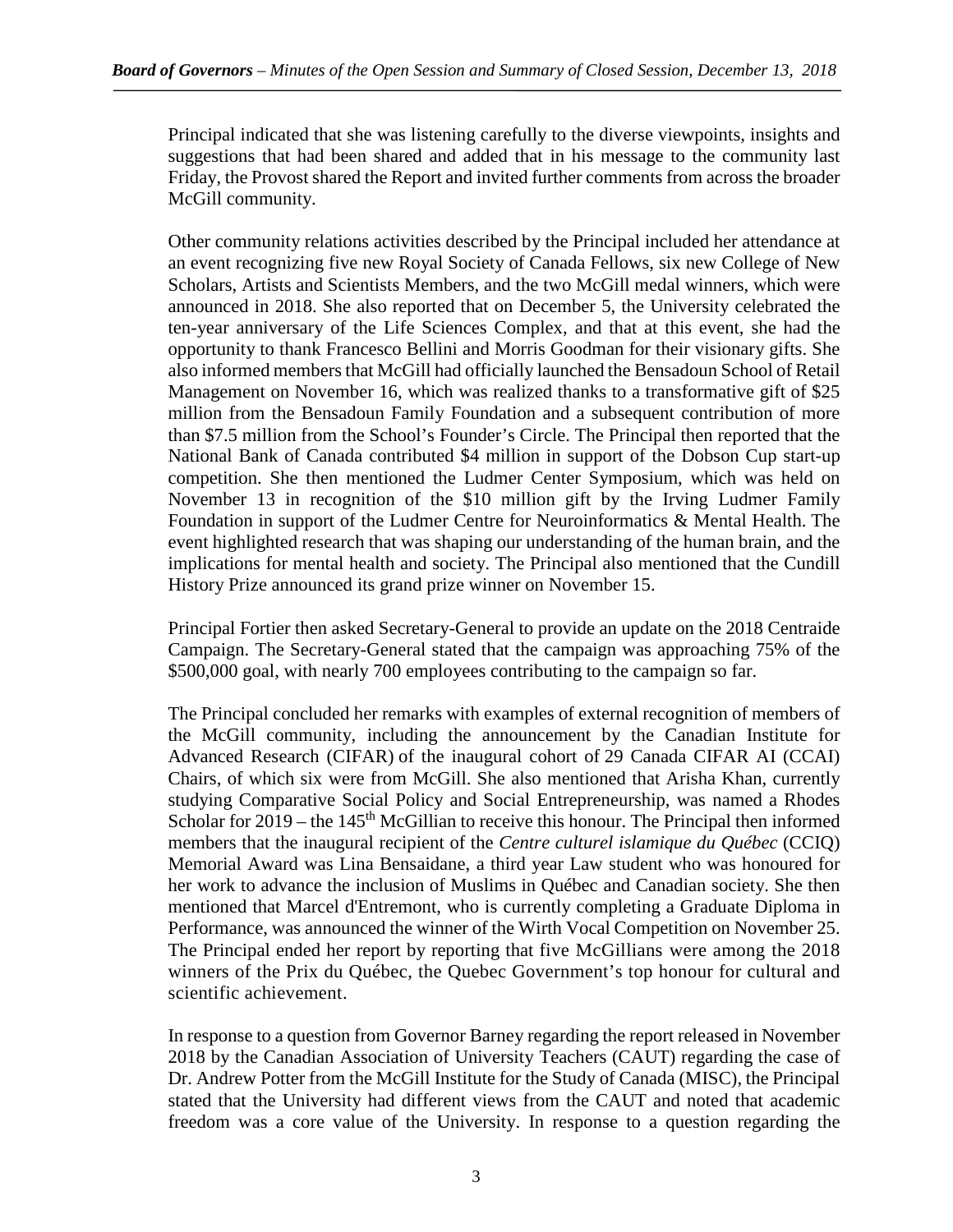telecommunications firm Huawei, Principal Fortier stated that the University was monitoring the situation closely.

#### **12. Board Committee Reports**

#### **12.1 Finance Committee** [GD18-21]

Governor Pierre Matuszewski, Chair of the Finance Committee, presented the Report of the Finance Committee, arising from its meeting of November 20, 2018. He reviewed with the Board the key matters considered by the Committee at the meeting.

In response to a question regarding the one-year delay for the Royal Victoria Hospital Redevelopment Project (RVH) site master plan, Professor Yves Beauchamp (Vice-Principal (Administration and Finance)), explained that this marked the first time that the *Société québécoise des infrastructures* (SQI) was developing a master plan, and that the SQI had requested additional time to complete the work. He also noted that the original amount of time (13 months) allotted to the SQI to deliver the master plan for the RVH site was very limited, and that it was more realistic for the site master plan to be delivered by January 2021.

Governor Matuszewski then invited the Provost and Vice-Principal (Academic) to present the Budget Planning 2019 – 2020: Report I.

#### **12.1.1 Budget Planning 2019 – 2020: Report I**

Provost and Vice-Principal (Academic) Christopher Manfredi presented an overview of the budget planning exercise for fiscal year 2020 (FY2020). He explained that this was the first of three budget presentations to the Board and that his team was currently developing forecasting models and consulting Faculties about their respective needs. He indicated that last year, at his request, an internal audit was performed on the University's internal budget process, and that its findings identified areas that could be improved to enhance the budget planning process. Professor Manfredi noted that one of the principle expense drivers was the growth in administrative staff.

In response to a question concerning the deregulation of international undergraduate student tuition, the Principal expressed her understanding that the government would honour the new funding policy, and that the University was forecasting revenues as a function of the deregulation policy. In response to a question about what was driving the growth of administrative and support staff, the Provost and Vice-Principal (Academic) stated that his office was working closely with Human Resources to better understand the trend. He also indicated that it was now a requirement for all staff salaries to be fully budgeted for, noting that the accreditation process of programs required significant administrative resources. With regard to University plans on future enrolment, the Provost explained that these were based on the University's Strategic Enrolment Management Plan, which was currently being reviewed. He mentioned that Strategic Enrolment Management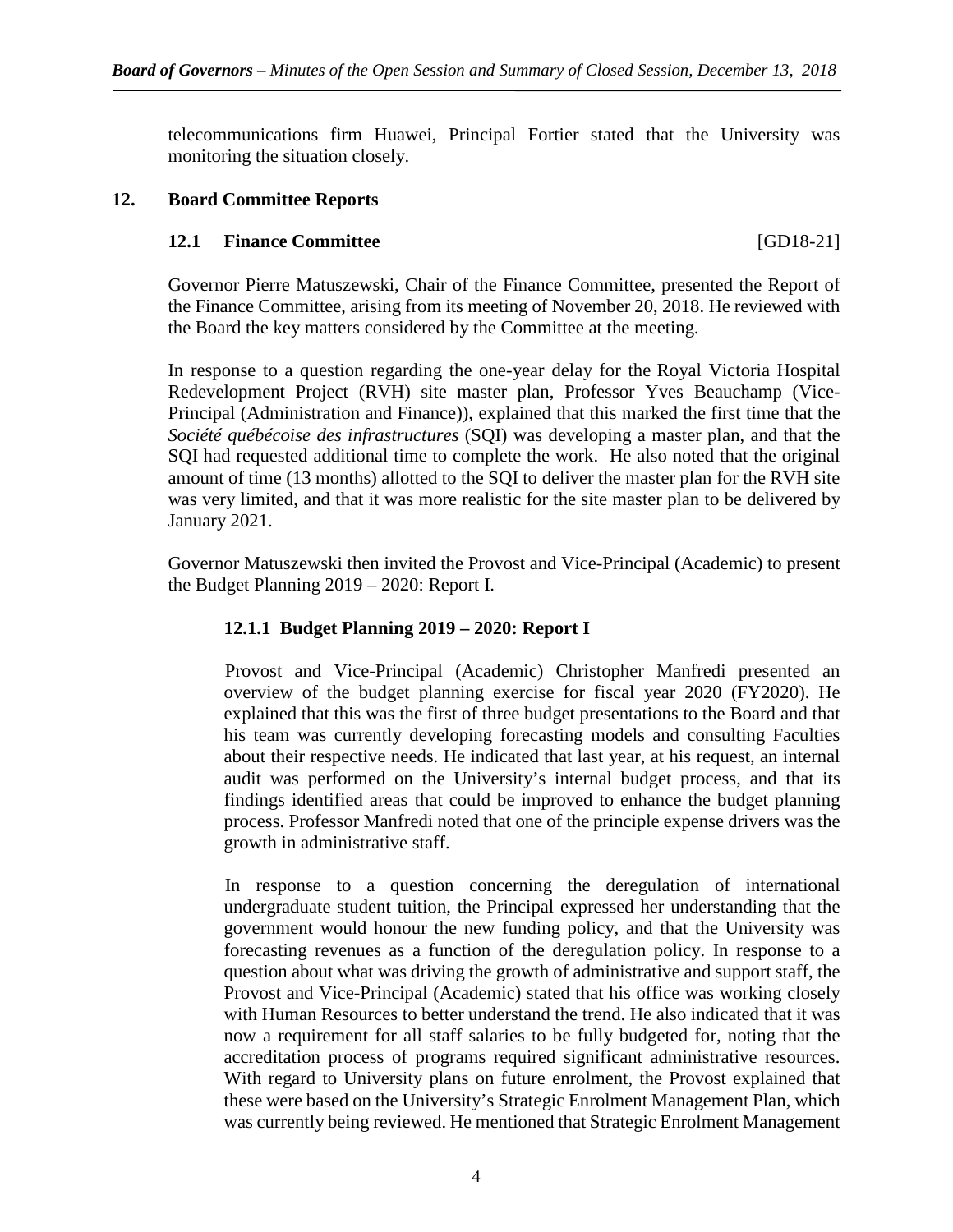was moved from the Office of the Registrar to the Analysis, Planning and Budget (APB) Team in order to better align enrolment management and revenue projections. The Provost and Vice-Principal (Academic) also noted that increasing the number of students admitted from francophone CEGEPs was a strategic objective identified by McGill.

The Chair informed members that the second budget planning presentation would be delivered at the Board's February 14 meeting and the proposed budget would be presented for approval at the Board's April 2019 meeting.

# **12.2 Committee to Advise on Matters of Social Responsibility Activities** [GD18-22]

The Chair reminded members that at its meeting of October 22, 2018, CAMSR discussed the Senate resolution and determined that it would review the issue of divestment, in the context of recent developments regarding climate change and socially responsible investments (SRI), as related to University endowment investments. He then reported that the Committee had started consultation sessions with members of the community on December 3, 2018, and noted that additional sessions would be held in February 2019.

The Chair then asked Governor Lotayef to speak to the motion he wished to present. Governor Lotayef stated that his motion addressed the timeline of CAMSR's work. He added that members of the McGill community were eager for CAMSR to report to the Board, and that he believed it was important to set a firm deadline for the report to be received by the Board. In a discussion that followed, several members underlined the need to take the necessary time to consider the matter thoroughly. Governor Cynthia Price-Verreault, Chair of CAMSR, acknowledged that a deadline of May, 2019 would be difficult to meet. Governor Paul commented that work done at the *Caisse de dépôt et placement du Québec (CDPQ)* in relation to SRI initiatives spanned a period of two years. Members agreed that it was important to allow some flexibility in the timeline in order to ensure a thorough study of the matter. Based on the discussion, it was agreed that the Committee would put forward its best efforts to submit a report to the Board by end of calendar year 2019.

The CAMSR Chair noted that the Committee would continue to provide updates on its work to the Board and to Senate at future meetings and that information regarding recent activities and plans would be posted on the Secretariat's website*.*

# **12.3 Report of Nominating, Governance and Ethics Committee** [GD18-15]

The Chair of the Board of Governors invited Governor Zakrzewski to speak to the Report of the Nominating, Governance and Ethics (NGE) Committee, following her request to withdraw it from the consent items. Governor Zakrzewski stated she wished to discuss item 5 of the Report, *Updates to Regulations of the Committees of the Board of Governors*. She expressed concern that one student representative sat on each committee. She stated that her goal was to foster dialogue and reevaluate the issue of student representation on Board committees. The Chair suggested that the NGE Committee was the appropriate venue for this discussion and invited Governor Zakrzewski to express her comments in writing to the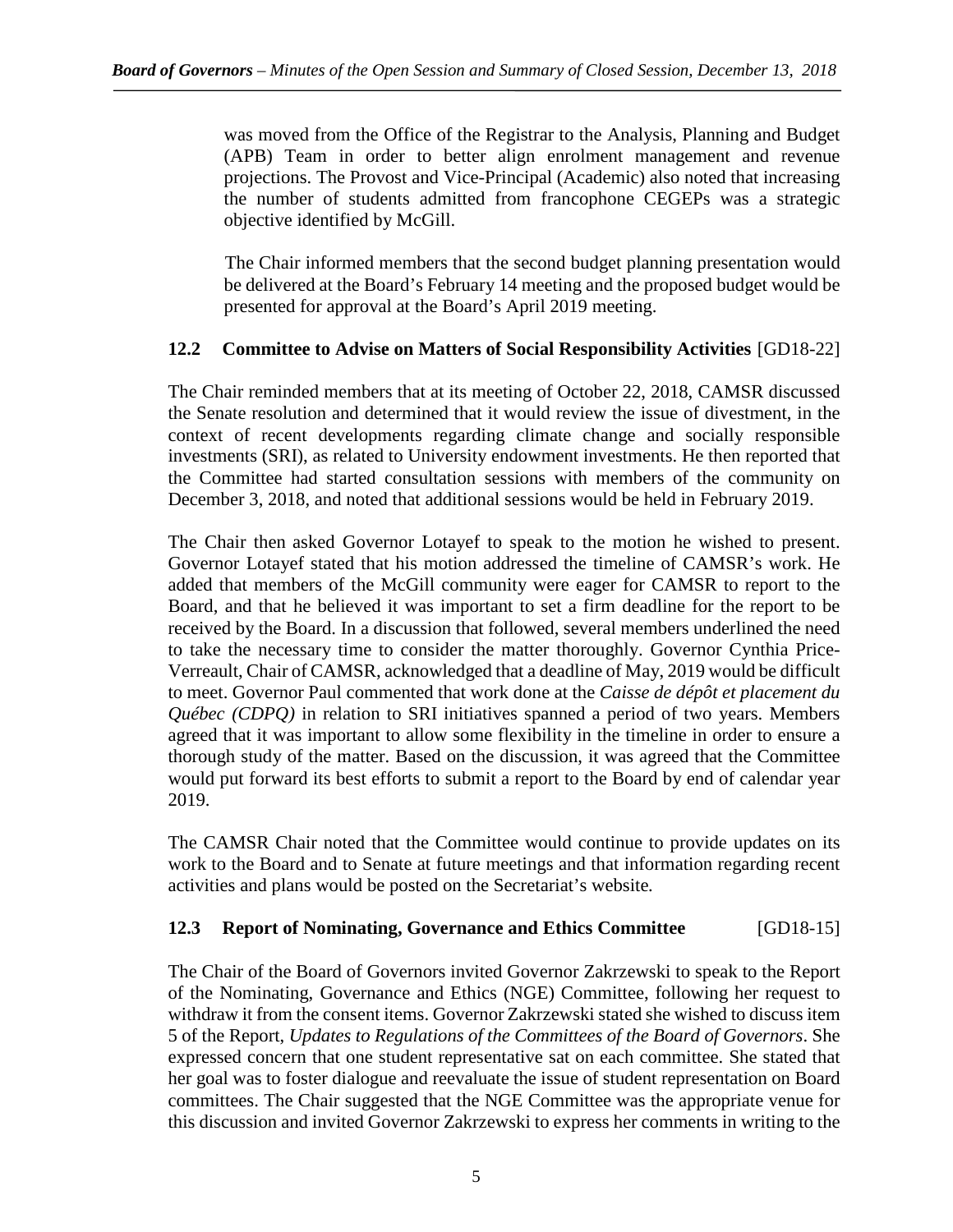Secretariat. Governor Lotayef asked a question requesting clarification on the selection process for committee members. Governor Minzberg (Chair of the NGE Committee) explained that candidates were chosen based on a skills matrix, which was reviewed annually.

There being no other questions, the Board approved the recommendations Report of the Governance and Ethics Committee, as consent items.

#### **13. Annual Reports**

## **13.1 Annual Report of University Advancement** [GD18-23]

Mr. Marc Weinstein, Vice-Principal (University Advancement) presented the Annual Report of University Advancement (UA), including an overview of the strategic initiatives UA was undertaking in light of the University's upcoming bicentennial celebrations. He stated that Fiscal Year 2018 had been successful for McGill, and also marked the best annual performance for the McGill Fund (which is the annual fund that supports faculties and schools). Vice-Principal Weinstein reported that UA was currently in the active planning phase of the Bicentennial Campaign, which would be launched in the fall of 2019, and was working closely with the Provost, Deans, Faculties and units to identify needs and opportunities. He mentioned that UA was in the process of establishing the Campaign Cabinet and encouraged Board members to be ambassadors of the Campaign.

#### **13.2 Annual Report on McGill Sustainability and Climate Initiatives** [GD18-24]

Professor Yves Beauchamp, Vice-Principal (Administration and Finance), presented the Annual Report on McGill Sustainability and Climate Initiatives. He provided an overview of all initiatives and accomplishments since October 2017 in the areas of governance, research and education, and operations. He also discussed highlights of the Sustainability Project Fund. Principal Fortier informed members that Mr. Francois Miller, Sustainability Director, present at the meeting, had won the Principal's Excellence Award in fall, 2018 (Applause).

#### **14. Report from Senate** [GD18-25]

The Principal presented the Report from Senate, arising from meetings held on November 21 and December 5, 2018. She indicated that the Report contained several informational items and two items requiring approval by the Board.

# **14.1 488th Report of the Academic Policy Committee**

Principal Fortier reported that at the meeting of November 21, 2018, Senate reviewed a recommendation of the Academic Policy Committee for the renaming of the Department of Ophthalmology to the Department of Ophthalmology and Visual Sciences and recommended that it be approved by the Board. She noted that the name change would help recognize the strong research component of the unit alongside its clinical activities and foster increased collaborations between researchers and scientists.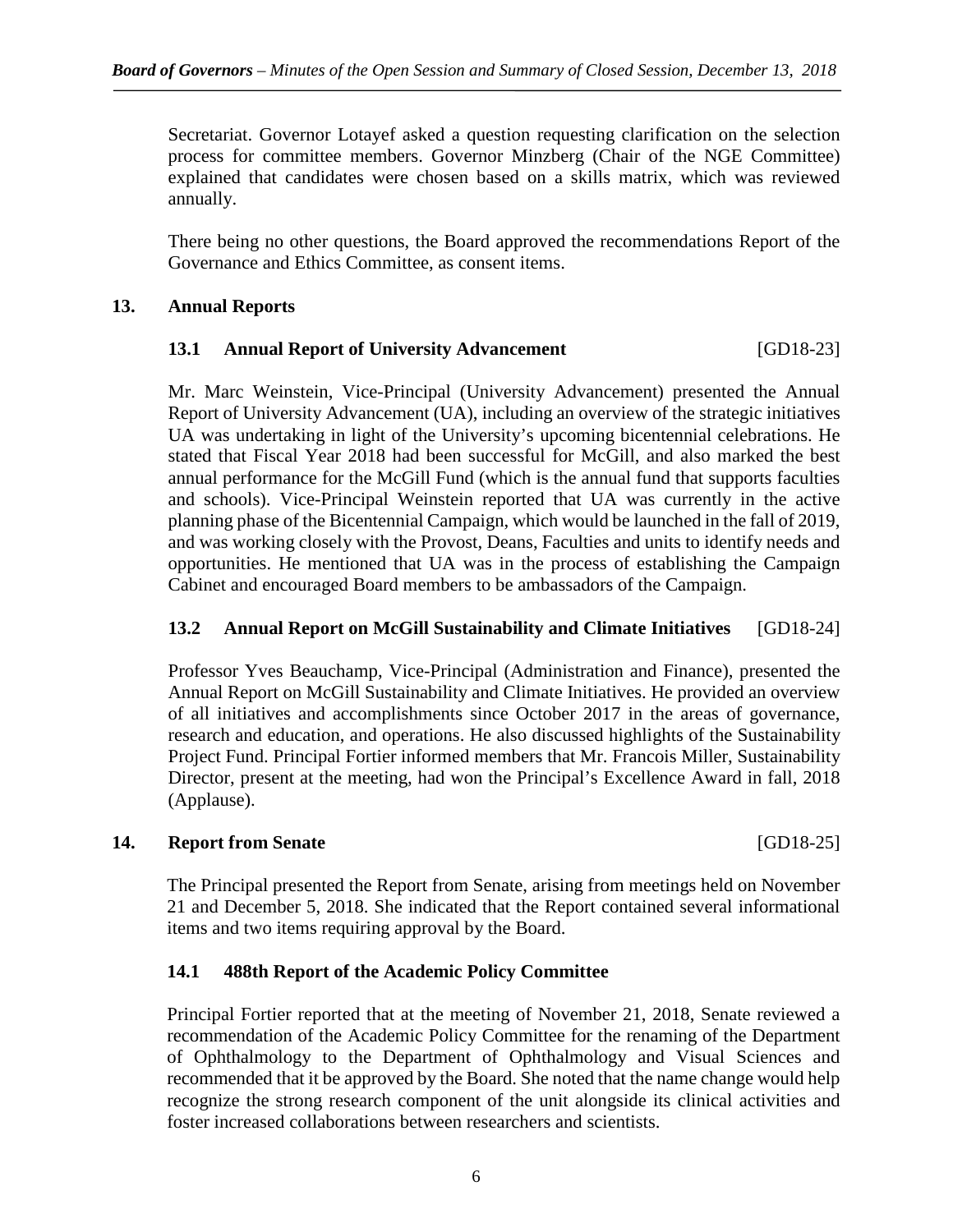*On a motion duly proposed and seconded, the Board of Governors, on the recommendation of Senate, approved the renaming of the Department of Ophthalmology to Department of Ophthalmology and Visual Sciences.*

## **14.2 Consolidation of Sustainability Policy and Environmental Policy**

The Principal informed members that Senate approved revisions to the *Sustainability Policy* and the repeal of the *Environmental Policy*. She mentioned that the *Environmental Policy* and *Sustainability Policy* had not been reviewed since approved by the Board of Governors in 2002 and 2010 respectively. The revised *Sustainability Policy* consolidated the two policies, embedding and revitalizing within it, the principles underlying the *Environmental Policy*.

*On a motion duly proposed and seconded, the Board of Governors, on the recommendation of Senate, approved the revised Sustainability Policy, and repeal of the Environmental Policy.*

#### **15. Presentation: Faculty of Law** [GD18-26]

Professor Robert Leckey, Dean, Faculty of Law, provided an overview of activities, initiatives and developments within the Faculty of Law. He presented data on enrolment, rankings and comparative statistics about the Faculty, as well as information on current initiatives in university advancement and community relations.

Following the presentation, members discussed challenges related to the financial sustainability of the Faculty. In response to a question about the possibility of privatizing the core undergraduate degree program, Dean Leckey responded that this would be a significant cultural shift for the Faculty, which could result in a decrease of Quebec students, thereby impacting the bilingual nature of the Faculty which had become a core part of its identity.

Members thanked Dean Leckey for his work as Co-chair of the Working Group on Principles of Commemoration and Renaming.

# **16. Other Business**

There was none.

The meeting was adjourned at 7:00 p.m.

**END**